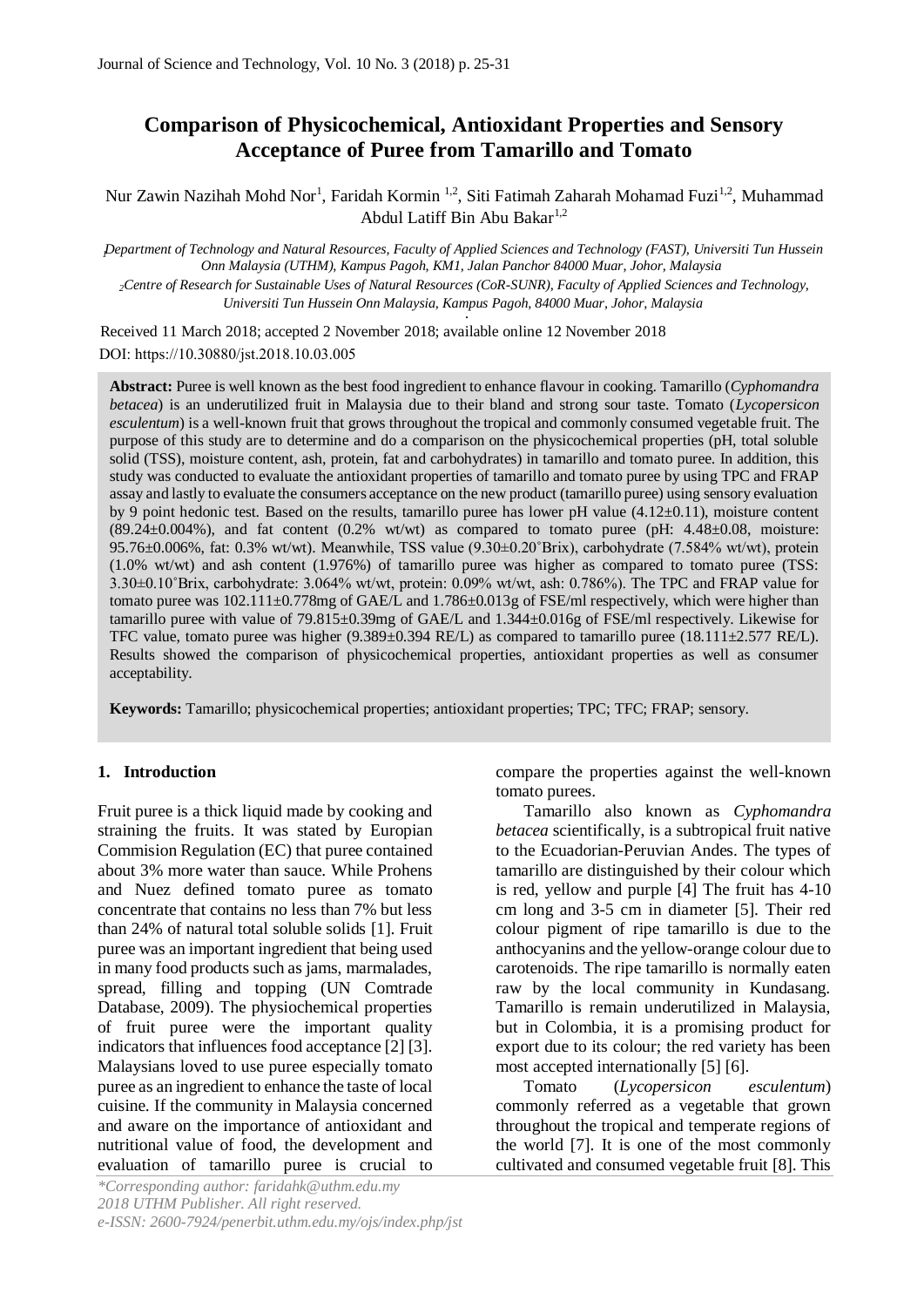fruits are typically grows about 1 to 3 meters in height, have a weak stem and perennial in its native habitat. It is commonly used as raw materials in food production such as purees and ketchup.

Codex Standard (1981) defined that tomato puree is considered as tomato concentrate that contains no less than 7% but less than 24% of natural total soluble solids, meanwhile tomato paste is defined as tomato concentrate that contains at least 24% of natural total soluble solids. There is stated in Food Regulations 1985 that tomato puree shall be the heat processed product made from whole, sound, ripe tomatoes, with the skin and seeds removed, concentrated to yield product with a specific gravity of not less than  $1.050$  (20 $^{\circ}$ C/20 $^{\circ}$ C). It shall be packed in hermetically sealed packages and processed by heat to prevent spoilage. It shall contain not less than 8% of soluble salt-free solids. It is also stated that tomato puree may contain permitted preservative.

The purpose of this study are to determine and do a comparison on the physicochemical properties (pH, total soluble solid (TSS), moisture content, ash, protein, fat and carbohydrates) in tamarillo and tomato puree. In addition, this study was conducted to evaluate the antioxidant properties of tamarillo and tomato puree by using TPC and FRAP assay and lastly to evaluate the consumers acceptance on the new product (tamarillo puree) using sensory evaluation by 9 point hedonic test. Hence, this study is to evaluate whether tamarillo can be an alternative for tomato puree as they possess similar physicochemical, antioxidant properties as well as the acceptance by consumers.

# **2. Materials and Methods**

 **Materials.** Tamarillo was purchased from fresh market at Cameron Highlands and tomato was purchased at Pasar Mini Kim Seng at Pagoh, Muar, Johor.

 **Puree preparation.** The fruits were washed and blanched for 2 minutes at  $85^{\circ}$ C and cooled using cold water. After that, it was peeled and the peeled-flesh was blended. The prepared puree was pasteurized at 60-75°C for 30 minutes. The end yield was the pasteurized puree.

 **Physicochemical analysis pH.** The pH of both purees were measured using standard method with minor modification described by Horita *et al.,* (2016) [9]. 10 g of sample was mixed well by stirring with 50 ml of distilled

water using glass rod and the pH of the suspension was determined in the pH meter.

 **Total Soluble Solid (TSS).** TSS content of purees was determined by using Digital refractometer. All the experiments were conducted at room temperature [10].

 **Moisture content.** The moisture content was determined using AOAC method 934.01. The samples were dried at  $120^{\circ}$ C and drying was continued till a constant reading was obtained. The moisture content was expressed as percentage [11].

 **Carbohydrates.** Total carbohydrates content of the purees was obtained by using the method described by Mohammed Abdus Satter *et al.,* (2016) [12], and was calculated as shown in Equation 1 [13]. The total carbohydrate was expressed in percentage.

Total carbohydrates  $= 100 - ($  protein  $+$  fat  $+$  ash + moisture content) (1)

**Protein.** The protein content was estimated using Kjedhal method according to AOAC method 934.01, which analyzed the amount of nitrogen available in the sample [14]. 100g of sample was transferred into digestion and 3g of catalyst mixer and 10ml of concentrated sulfuric acid were added. It consisted of sodium or potassium sulfate and copper sulfate with ratio 5:1 respectively. The sample was digested until the solution became colourless. The digested sample was placed in the distillation unit for ammonia recovery. The sample was distilled and ammonia was collected in the receiver solution. The solution was titrated against the 0.1N hydrochloric the colour changes (end point). The nitrogen value multiply by factor 6.25 gives the crude protein content of the sample in percentage.

 **Fat.** The fat content of the sample was estimated by method according to AOAC method 945.18A. The lipid in the sample was extracted with petroleum ether  $(110^{\circ}C)$  in soxhlet apparatus for three hours. Then the solvent was dried overnight and the remaining residue was weighed. The fat content was expressed as percentage [11] [13].

 **Ash.** Total ash was determined using muffle furnace as described by AOAC method 978.04 [11] [13]. The crucible was heated on the hot plate till it gave no fumes and then ignited in a muffle furnace at 550° C till greyish white residue were obtained. The ash content was expressed in percentage.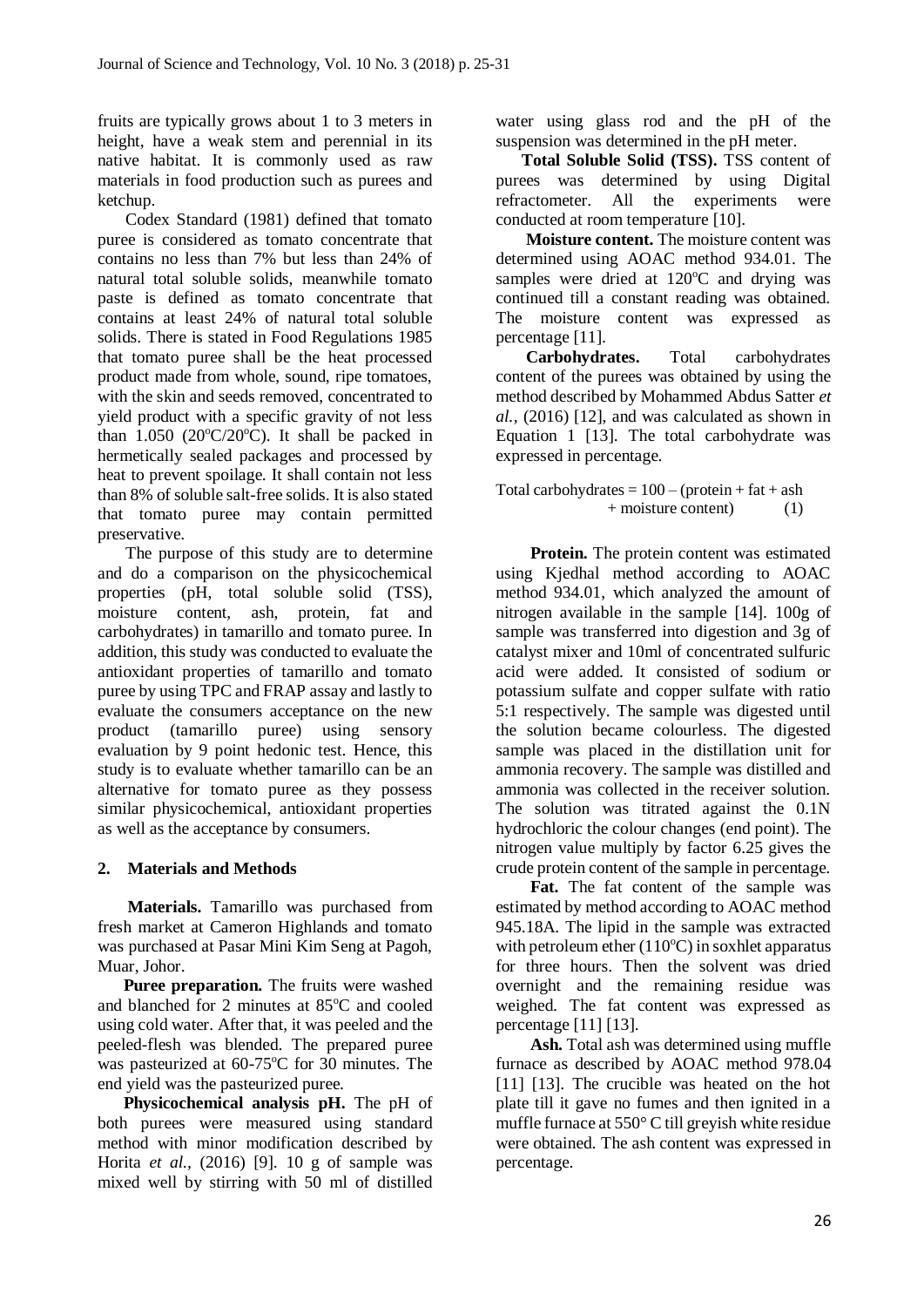### **Antioxidant properties**

 **Total phenolic content (TPC).** The total phenolic content of puree was determined by using Folin-Ciocalteu method with minor modification by Nallakurumban *et al.,* (2015) and few references by Miliauskas *et al.,* (2004) [14] [15]. 100µl of sample was mixed with 2ml sodium carbonate and left for 2 minutes at room temperature. Then, mixed with the same Folin-Ciocalteu reagent and left for 30 minutes. The absorbance reading was taken at 725nm. The phenolic content is expressed as mg of GAE/L.

 **Total flavonoid content (TFC).** The content of flavonoids was determined by a Pharmacopeia method (1989) with few modifications which used rutin as a reference compound [16] [17]. One ml aliquot of extract puree was diluted with 4 ml deionized water in 10 ml volumetric flask. At zero time,  $0.3$  ml of  $10\%$  AlCl<sub>3</sub> was added. After 6 minutes, 2 ml of 1M NaOH was added to the mixture. Then, immediately 2.4 ml of deionized water was added to the reaction flask and mixed thoroughly and the absorption at 510 nm was read. The experiment was done in duplicate. The contents of flavonoid were calculated by comparing the absorbance value against the rutin standard.

 **Total antioxidant activity (FRAP).** Total antioxidant activity was measure by ferric reducing antioxidant power (FRAP) assay with slight modification by Josipovic *et al.,* (2016) [18]. Reagents included 250 ml deionized distilled water, 4 ml  $C_2H_4O_2$  glacial acetic acid and 0.78g sodium acetate were mixed in a volumetric flask as buffer; 0.31g in TPTZ ((2,4,6 tripyridyl-s-triazine) in 100 ml of HCl which 0.34 ml of 1M HCl diluted in 100 ml deinoized distilled water;  $0.54g$  FeCl<sub>3</sub> hexahydrate in  $100$ ml deionized distilled water. Working FRAP reagent was prepared by mixing 25ml acetate buffet, 2.5ml TPTZ solution and 2.5ml FeCl<sub>3</sub>∙6H<sub>2</sub>O solution. 100*ul* of sample added with  $300 \mu l$  H<sub>2</sub>O was put together with the FRAP reagent. Absorbance reading was taken after 4 minutes. The FRAP value is expressed as g of ferrous sulphate/ml [17].

**Sensory Evaluation.** The sensory acceptance was determined by method proposed by Hidalgo and Almajano (2017) [19]. 50 trained panelists were chosen for this sensory evaluation. All panelists were asked to evaluate upon its overall acceptance (flavour, appearance, colour, odour and texture). First, panellists were asked to evaluate the samples and choose the acceptability on a structured hedonic scale  $(9=$ most like,  $5=$ 

neither like nor dislike and  $1=$  most dislike) [20] as shown in Table 1.

| Table 1. 9-Point Hedonic Scale |  |  |
|--------------------------------|--|--|
|--------------------------------|--|--|

|    | Like Extremely           |  |  |  |
|----|--------------------------|--|--|--|
|    | Like Very Much           |  |  |  |
|    | Like Moderately          |  |  |  |
| 6  | Like Slightly            |  |  |  |
|    | Neither Like nor Dislike |  |  |  |
|    | Dislike Slightly         |  |  |  |
|    | Dislike Moderately       |  |  |  |
| 2. | Dislike Very Much        |  |  |  |
|    | Dislike Extremely        |  |  |  |
|    |                          |  |  |  |

#### **3. Results and Discussion.**

The results for physicochemical properties and antioxidant properties for both tamarillo and tomato purees were tabulated in Table 2 and Table 3 respectively. The tomato puree was made to compare between the overall sensory acceptance, antioxidant properties and physicochemical properties of tamarillo puree. The comparison was tabulated as indicated in Table 2.

Table 2. Physicochemical properties of tamarillo and tomato puree

| allianno and tomato parce |                 |                 |  |  |
|---------------------------|-----------------|-----------------|--|--|
| Physicochemical           | Tamarillo       | Tomato          |  |  |
| properties                | puree           | puree           |  |  |
| pН                        | $4.12 \pm 0.11$ | $4.48 \pm 0.08$ |  |  |
| TSS (°Brix)               | $9.30 \pm 0.20$ | $3.30 \pm 0.10$ |  |  |
| Moisture $(\%)$           | $89.24 +$       | $95.76 \pm$     |  |  |
|                           | 0.004           | 0.006           |  |  |
| Carbohydrate (%<br>wt/wt) | 7.584           | 3.064           |  |  |
| Protein (%<br>wt/wt)      | 1.0             | 0.09            |  |  |
| Fat (% wt/wt)             | 0.2             | 0.3             |  |  |
| Ash $(\% wt/wt)$          | 1.976           | 0.786           |  |  |

Table 3. Antioxidant analysis of tamarillo and tomato puree

| Antioxidant | Tamarillo          | Tomato puree        |  |  |
|-------------|--------------------|---------------------|--|--|
| analysis    | puree              |                     |  |  |
| TPC (mg of  |                    |                     |  |  |
| GAE/L)      | 79.815±0.390       | $102.111 \pm 0.778$ |  |  |
| TFC (mg of  |                    |                     |  |  |
| RE/L)       | $18.111 \pm 2.577$ | 9.389±0.394         |  |  |
| FRAP (mg)   |                    |                     |  |  |
| FSE/L       | $1.344 \pm 0.016$  | $1.768 \pm 0.0134$  |  |  |

Physicochemical analysis is a method to investigate the physicochemical properties and it can also be used for the determination of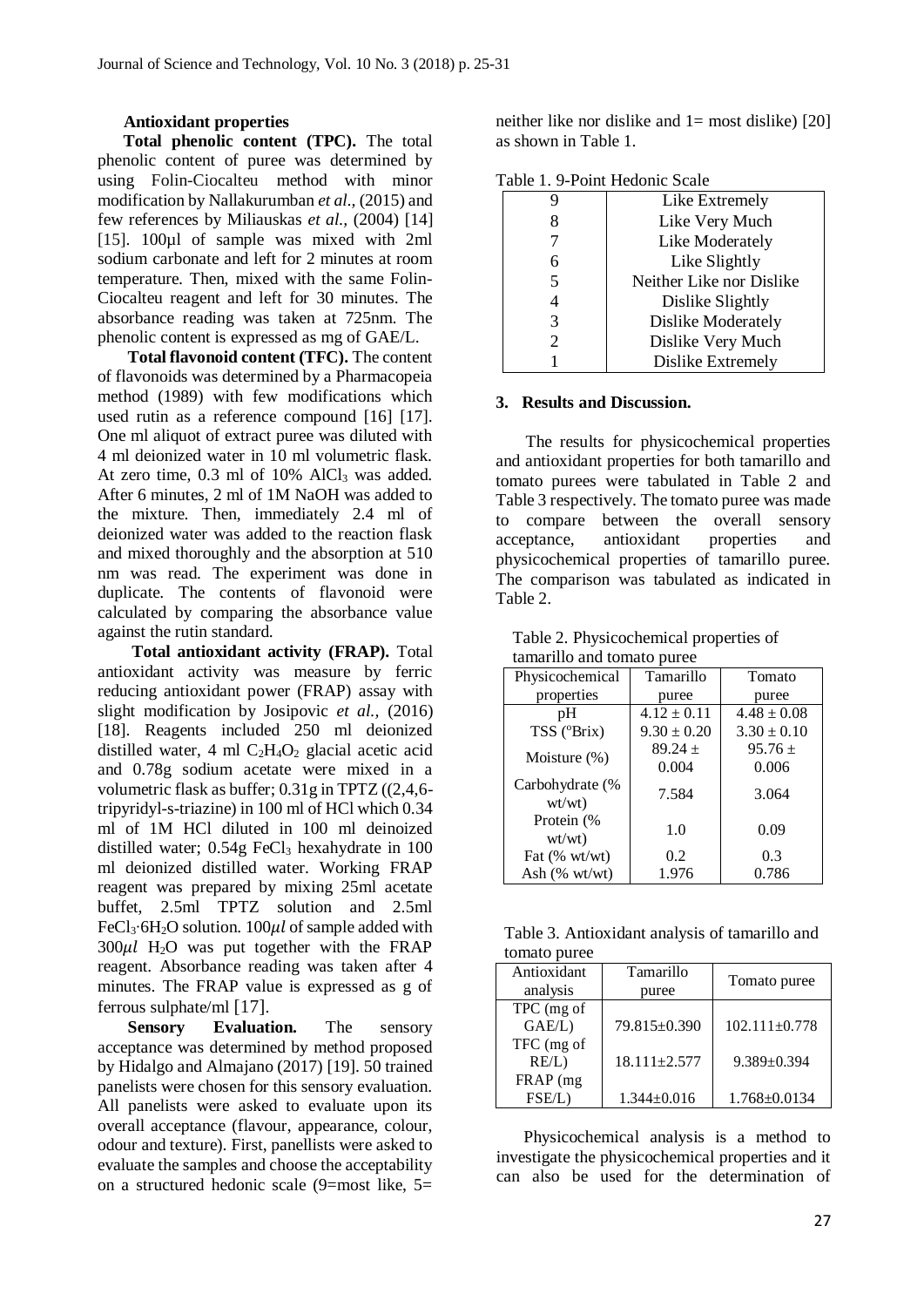interaction between component of food which was related to the system's physical properties, composition, antioxidant properties and sensory acceptance [21].

The pH, moisture content and fat of tamarillo were lower than tomato puree. Puree was classified as acid food (pH< 4.6) [22]. Previous studies stated that the pH range of tamarillo and tomato puree were 3.09-4.75 and 4.26-4.82 respectively [23] [24] [25]. The result obtained from this study was within the range where tamarillo was 4.12 and tomato was 4.48. Moisture is important in influencing food quality, preservation and shelf-life factors [26]. Previous studies reported that the moisture content of tamarillo and tomato were 85.82% and 98.07% respectively [27] [28] [3] [29]. Both results showed similar values as previous researchers. Tomato puree has higher value of fat than tamarillo puree, 0.3 and 0.2% respectively. Previous studies claimed that the total fat content for tomato was 4.04g/100g, while for tamarillo varied from 0.2-0-5%, which mean, the values found in this study fit this range [28] [30].

Likewise, TSS, carbohydrate, protein and ash value for tamarillo were higher than tomato puree. TSS in fruit generally was used to determine the concentration of sugar. The TSS of tamarillo puree was  $9.30$  <sup>o</sup>Brix, higher than tomato puree which was  $3.30^{\circ}$ Brix. Since the value of TSS was referred to the total amount of soluble constituents of puree, mainly sugars with smaller amounts of organic acids, vitamins, proteins, free amino acids, essential oil and glucosides [31], it was claimed that tamarillo puree had higher total amount of soluble constituents. Carbohydrates in tamarillo puree were higher than tomato puree with 7.584 and 3.064% respectively. US Department of Agriculture, Agricultural Research Service stated that tomato was 4.2% wet weight basis for carbohydrate value [32] while tamarillo's 3.7- 4.6% [33]. Hence the values claimed by previous studies showed similar value for both purees.

US Department of Agriculture, Agricultural Research Service (2009) stated that the range for protein content varied from 0.2 to 2.0 % wet weight basis while Lister *et al.,* (2005) stated for tamarillo in the range of 1.8-2.0 [33]. The value obtained varied from previous studies which showed tamarillo and tomato purees protein content of only 1.0 and 0.09% but tamarillo's value fit the range reported by US Department of Agriculture, Agricultural Research Service. Total ash content determination in foods provides a

measure of total amount of minerals since minerals are not destroyed by heating. The mineral content varies and depends on many factors, such as the variety of plant species, the terrain, the fertilization, and the climate. Moreover, it helps to estimate food quality, microbial stability and nutrition value. Lister *et al.,* (2005) stated the range for ash for tamarillo was 0.78-1.5 [33], while Bakkali *et al.,* (2009) claimed the ranged for fruit and vegetables to be between 0.2-1.0% [34]. The value of ash in this study fit the range by both group of researchers with tamarillo and tomato values of 1.976 and 0.786% of ash respectively.

The antioxidant of the purees was studied to compare both properties. As indicated in Table 3, the antioxidant analysis revealed that, TPC of tamarillo puree was 79.815±0.390mg of GAE/L which indicated lower value than tomato puree with 102.111±0.778mg of GAE/L. It contradicted to the study done previously as it claimed that tomato should have lower TPC than tamarillo [7]. The condition of harvesting, storing and treatment method were able to affect the antioxidant properties of the processed fruit [22]. TFC of tamarillo puree was higher than tomato puree, which showed values of 18.1111 and 9.3889 g of RE/ml respectively. The higher TFC value indicated higher amount of antioxidant activity in tamarillo puree. Antioxidant activity by FRAP test of tamarillo puree was lower (1.344±0.016g FSE/ml) than tomato puree  $(1.768 \pm 0.0134g$  FSE/ml). The higher of FRAP values might correlate with the tendency of polyphenols to become pro-oxidants activity. Thus, it can be concluded the highest value of FRAP means the lower the reducing power which serves as indicator of potential antioxidant activity [25] [35].

An ANOVA analysis by Microsoft Excel 10.0 for sensory evaluation on six attributes of the purees was applied. The value of "Prob>F for sensory attributes sweetness, sourness, overall flavour, texture, appearance and overall acceptance are 0.0150, 0.0351, 0.0001, 0.0004, 0.0003 and 0.0004 respectively which were less than 0.05. The judges can differentiate the puree since the results showed significance value (p<0.05) to all sensory attributes.

# **4. Conclusions**

By comparing both purees, it can be concluded that tamarillo can be an alternative for tomato purees as they possess similar physicochemical,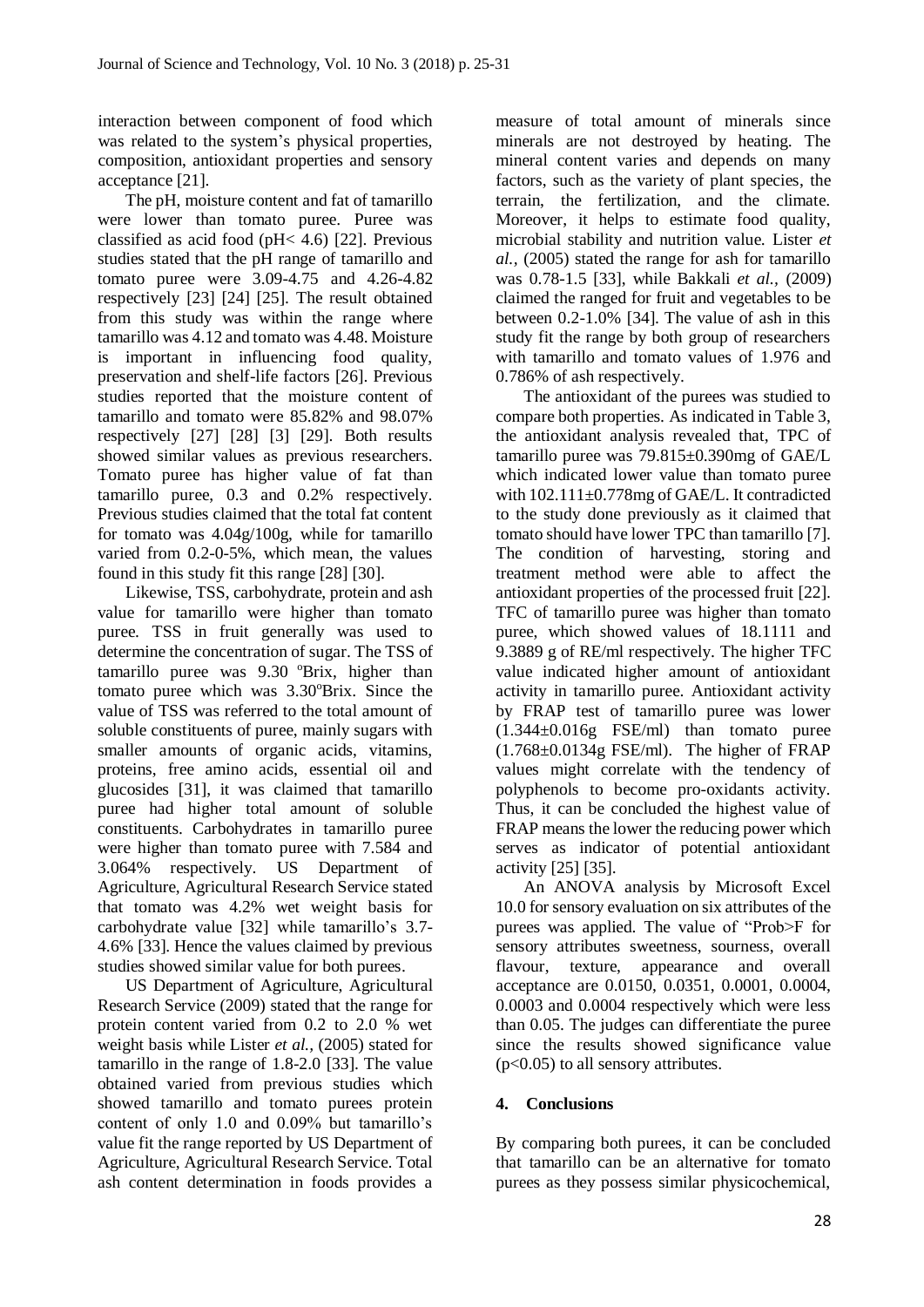antioxidant properties as well as the acceptance by consumers. From the results obtained in this study, it was shown that tamarillo puree has lower pH value, moisture content and fat content as compared to tomato puree. Meanwhile, TSS value, carbohydrate, protein and ash content of tamarillo puree were higher as compared to tomato puree. The TPC and FRAP values for tomato puree were higher than tamarillo puree, however, TFC of tamarillo puree possess higher value. For sensory evaluation, the panelists were able to differentiate the puree since the results showed significance value  $(p<0.05)$  to all sensory attributes.

### **Acknowledgement**

This study was financially supported by Research Management Centre (RMC) through the RACE grant (vote no. 1518) and RAGS grant vote no. R050 provided by the Universiti Tun Hussein Onn Malaysia (UTHM) in assistance with the government of Malaysia.

## **References**

- [1] J. Prohens and F. Nuez (2001) The tamarillo (*Cyphomandra betacea*), *Small Fruits Review, 1,* pp. 43-69.
- [2] J. F. Meullenet (2009) Consumers and texture, *Texture in Food. Cambridge: CRC Press,* pp. 34.
- [3] I. N. Gowda, K. H. Raman, N. Anand, A. T. Sadashiva and S. K. Tikoo (1994) Studies on the physicochemical characteristics and processing quality of Two II HR Tomato varieties in relation to commercial cultivars., *Journal Food Science and Technology,* vol. 31, no. 2, pp. 126-129.
- [4] S. P. Gannasin, N. M. Adzahan, M. Hamzah, S. Mustafa and K. Muhammad (2015) Physicochemical properties of tamarillo (*Solanum betaceum*) hydrocolloid fractions, *Food chemistry,* vol. 182, no. 2, pp. 292-301.
- [5] C. Vasco, J. Avila, U. Svanbeg and A. Kamal-eldin (2009) Physical and chemical properties of golden-yellow and purple-red varieties of tamarillo fruit (*Solanum betacum*), *International Journal of Food Sciences anad Nutrition,* vol. 60, no. S7, pp. 278-288.
- [6] S. H. Ali Hassan and M. F. Abu Bakar (2013) Antioxidative and anticholinesterase activity of *Cyphomandra betacea* fruit, *The Scientific World Journal, vol. 2013,* pp. 1-7.
- [7] S. U. Okorie, E. C. Nwanekezi and C. C. Okoro (2004) The quality properties of tomatoes as influenced by processing with a chemical preservative and storage, *Nigerian Food Journal,* vol. 22, pp. 195- 197.
- [8] M. Temesgen, T. S. Workneh and G. Bultossa (2011) Effect of tomato cultivars, honey finisher and processing methods on quality of tomato ketchup, *African Journal of Biotechnology,* vol. 22, pp. 1881-185.
- [9] C. N. Horita, A. M. Far'ias-Campomanes, T. S. Barbosa, E. A. Esmerino, A. G. da Cruz, H. Bolini, M. Meireles and M. Pollonio (2016) The antimicrobial, antioxidant and sensory properties of garlic and its derivatives in Brazillian low-sodium frankfurters along shelf-life, *Food Research International*, vol. 84, pp. 1-8
- [10] R. A. Zuhair, A. Aminah, A. M. Sahila and D. Eqbal (2013) Antioxidant activity and physicochemical properties changes of papaya (*Carica papaya* L. cv. Hong Kong) during different ripening stage, *International Food Research Journal,* vol. 20, no. 4, pp. 1653-1659.
- [11] AOAC (2000) Official method of analysis, in *Association of official analytical chemists 15th Edition*, Washington D.C, pp. 430, 918, 990.
- [12] M. Mohammed Abdus Satter, M. Khan, S. A. Jabin, N. Abedin, M. F. Islam and B. Shaha (2016) Nutritional quality and safety aspects of wild vegetables consumed in Bangladesh, *Asian Pacific Journal of Tropical Biomedicine,* vol. 6, no. 2, pp. 125-131.
- [13] S. S. Nielsen (2010) Food Analysis, Springer.
- [14] P. Nallakurumban, N. Suja, A. Vijayakumar, P. S. Geetha and L. Karpagapandi (2015) Estimation of phytochemicals and antioxidant properties of tamarillo (*Solanum betaceum*) and a value added product tamarillo sauce, *International Journal of Scientific Progress and Research,* vol. 9, no. 2, pp. 61-65.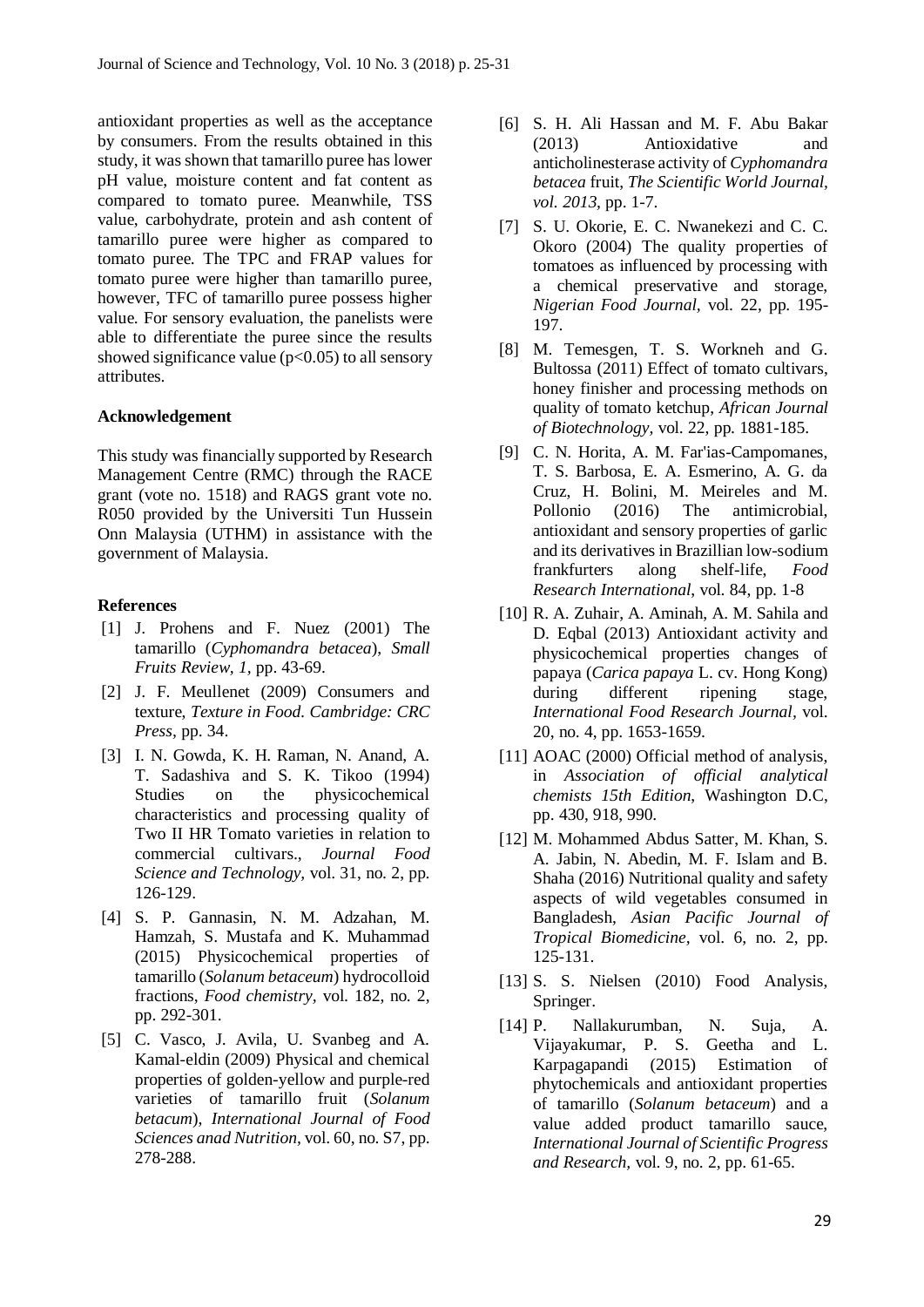- [15] G. Miliauskas, P. Venskutonis and T. Van Beek (2004) Screening of radical scavenging activity of some medicinal and aromatic plant extracts, *Food Chemistry,*  85, pp. 231-237.
- [16] A. N. Sheehata, A. E. Mahmoud and H. M. Abdou (2014) Quantification of total phenoloc and total flavonoid contents in extracts of some Egyptian green leaves and estimation of antioxidant activity, *Research Journal of Pharmaceutical, Biological and Chemical Sciences,* vol. 5, no. 6, pp. 266- 273.
- [17] M. Abu Bakar, F. Abdul Karim, M. Suleiman, A. Isha and A. Rahmat (2015) Phytochemical constituents, antioxidant and antiproliferative properties of a Liverwort, *Lepidozia borneensis Stephani* from Mount Kinabalu, Sabah, Malaysia, vol . 2015, pp. 1-9.
- [18] A. Josipovic, R. Sudar, A. Sudaric, V. Jurkovic, M. M. Kocar and A. M. Kulundzic (2016) Total phenolic and and total flavonoid content variability of soybean genotypes in Eastern Croatia, Croat, *Journal Food Science Technology,*  vol. 8, no. 2, pp. 60-65.
- [19] G. Hidalgo and M. P. Almajano (2002) Red fruits: Extraction of antioidants, penolic content and radical scavenging determination: A review, *Antioxidant,* vol. 6, no. 1, pp. 19.
- [20] C. Lange, C. Martin, C. Chabanet, P. Combris and S. Issanchou (2002) Impact of the information provided to consumers on their willingness to pay for Champage: comparison with hedonic scores, *Food Quality and Preference,* 13*,* pp. 597-608.
- [21] J. A. Breznak and R. N. Costilow (2007) Physicochemical factors in growth," in *Methods for general and molecular microbiology, Third Edition*, Washington, DC, ASM Press, pp. 309-327.
- [22] E. Garcia and D. M. Barret (2005) Evaluation of processing tomatoes from two consecutive growing seasons: Quality attribute, peelability and yield, *Journal of Food Processing and Preservation,* vol. 30, no. 1, pp. 20-36.
- [23] A. A. Ajayi and I. G. Olasehinde (2009) Studies on the pH anf protein content of tamarillo (*C. betacea*) fruit, *The Scientific*

*Research and Essay,* vol. 4, no. 3, pp. 185- 187.

- [24] A. Davies, "Advances in modifiedatmosphere packaging," in *New methods of food preservstion*, Springer, 1995, pp. 304- 320.
- [25] G. K. Rai, R. Kumar, A. K. Singh, P. K. Rai, M. Rai, A. K. Chaturvedi and A. B. Rai (2012) Changes in antioxidant and phytochemical properties of tomato (*Lycopersion esculentum*) under ambient temperature, *Pak. Journal Bot.,* vol. 44, no. 2, pp. 667-67.
- [26] J. Hanson (2017) Refracrometry. Retrieved on March 10, 2017, From http://www.ups.edu/faculty/hanson/labtech niques/Refractometry/intro.html".
- [27] S. P. Gannasin, Y. Ramakrishnan, N. Mohd Adzahan and K. Muhammad (2012) Functional and preliminary characterisation of hydrocolloid from tamarillo (*solanum betaceum* Cav.) puree, *Molecules,* vol. 17, pp. 6869-6885.
- [28] J. F. Morton (1982) The tree tomato; a fast growing, early-fruiting small tree for subtropical climates, *Proc. Fla. State Hort. So.,* vol. 95, pp. 81-85.
- [29] R. Loiudice, M. Impembo, M. Laratta, G. Villari, A. Lovoi and P. Siviero (1995) Composition of San Marzano tomato varieties, *Food Chemistry,* vol. 53, no. 1, pp. 81-89.
- [30] E. Elbadrawy and A. Sello (2016) Evaluation of nutritionl value and antioxidant activity of tomato peel extracts, *Arabian Journal of Chemistry,* vol. 9, no. 2, pp. S1010-S1018.
- [31] P. Forero, C. E. Orrego, D. G. Peterson and C. Osorio (2015) Chemical and sensory comparison of fresh and dried lulo (*Solanum Quitoense* Lam.) fruit aroma, *Food Chemical,* vol. 169, no. 1, pp. 85-91.
- [32] J. N. Bemiller (2007) Carbohydrate Chemistry for Food Scientists, 2nd Edition, St. Paul, M.N: AACC International.
- [33] C. E. Lister, S. C. Morrison, N. S. Kerkhofs and K. M. Wright (2005) The nutritional composition and health benefits of New Zealand tamarillos, Christchurch, New Zealand.
- [34] K. Bakkali, N. R. Martos, B. Souhail and E. Ballesteros (2009) Characterization of trace